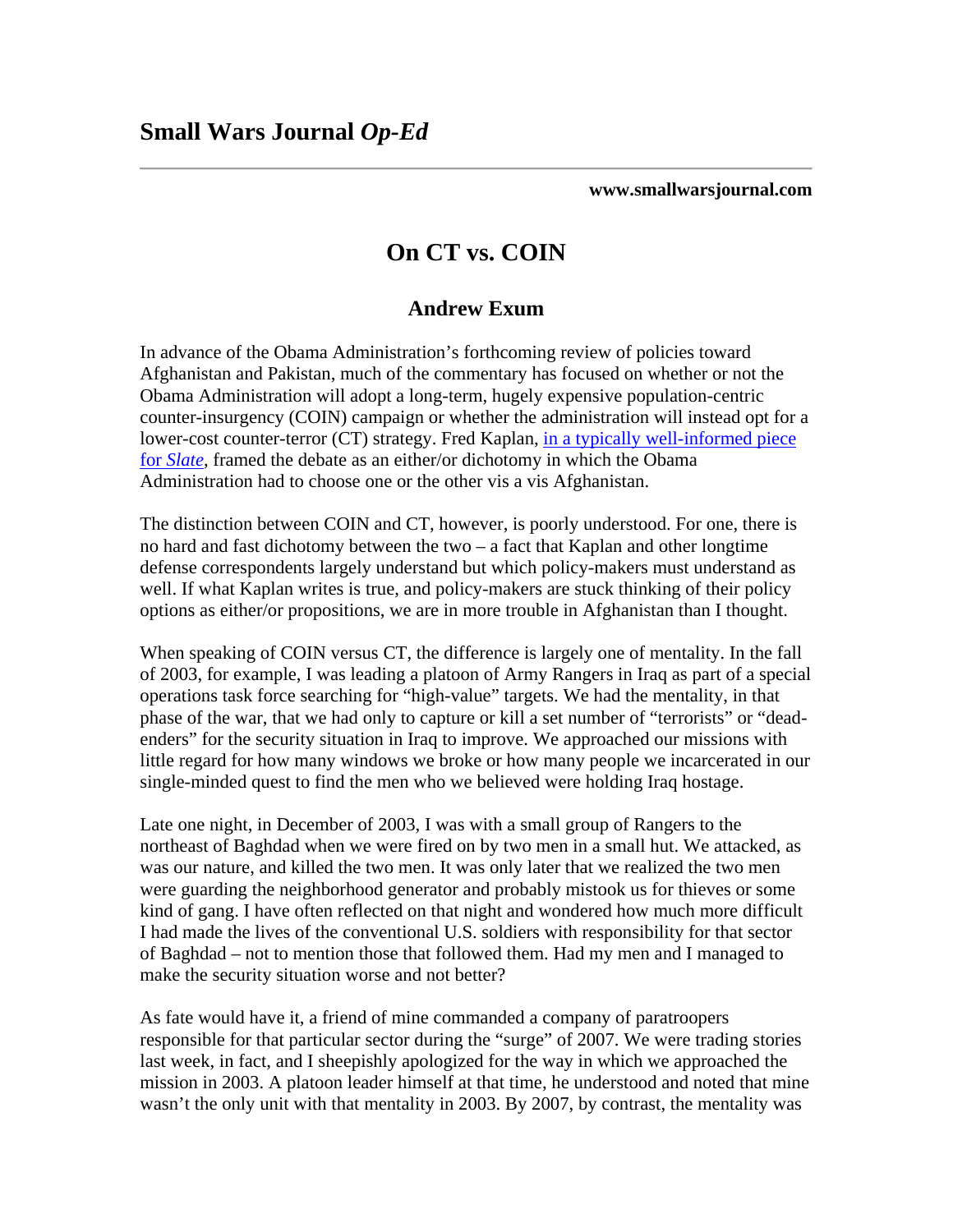now such that U.S. units in Iraq drew their security from close, personal, and non-stop contact with the indigenous population.

My experience in Iraq, though, had led me to the false conclusion that CT perhaps had no role in population-centric COIN. In London last year, I had dinner with a former and widely respect allied commander in Afghanistan and asked him whether or not direct action special operations forces – or "SOF", the kind of forces best suited for CT missions – had a place in COIN.

The retired U.S. general looked at me quizzically and replied that of course they did. "SOF is how you play offense in COIN. It's how you keep the enemy off balance."

CT tactics and operations, then, are part of many effective COIN campaigns. Such operations, though, must be tied into the greater strategy. One thing the U.S. military did very poorly in the early years of the wars in Iraq and Afghanistan was to coordinate operations between the "general purpose" units and "vanilla" special operations forces on the ground in Iraq and Afghanistan and the secretive counter-terror task force that was also active in both countries. By some accounts, only the close personal relationship between Generals Stanley McChrystal and David Petraeus led to greater cooperation between the Joint Special Operations Command and the theater commander in Iraq in 2007.

One thing most policy-makers seem to understand, though, is that a population-centric COIN campaign in Afghanistan would be long, messy, and expensive. Our NATO allies would no doubt tire of the inevitable rise in casualties before we do, and with the global economy in dire straits, it is worth noting that – largely due to issues of re-supply – an infantry brigade costs twice as much to operate in Afghanistan as it does to operate in Iraq. For this and many other reasons, there exists far less enthusiasm in the community of COIN theorists and practitioners about a possible COIN campaign in Afghanistan than there was for a COIN campaign in Iraq.

At the same, time, though, an orthodox CT campaign is almost certainly destined to fail spectacularly in Afghanistan and Pakistan. Kinetic raids – whether by special operators or rocket-carrying drones – are universally unpopular in Pakistan and further alienate the very people in whose hands Afghanistan's fate lies. What Pakistan needs to become an effective partner in the struggle against violent extremists is the subject of much debate. What is certain, though, is that Predator strikes – even when they kill militants – make the Pakistanis less likely to accept U.S. and allied support or advice.

Success, then, means getting past the COIN versus CT paradigm and thinking about which best practices can be imported from each discipline – and how the two mentalities can be fused with the realities on the ground in Afghanistan to offer policy-makers solutions beyond the usual models.

From COIN, we can take the emphasis on non-kinetic lines of operations: Afghanistan needs better governance, economic development, and security forces. COIN also stresses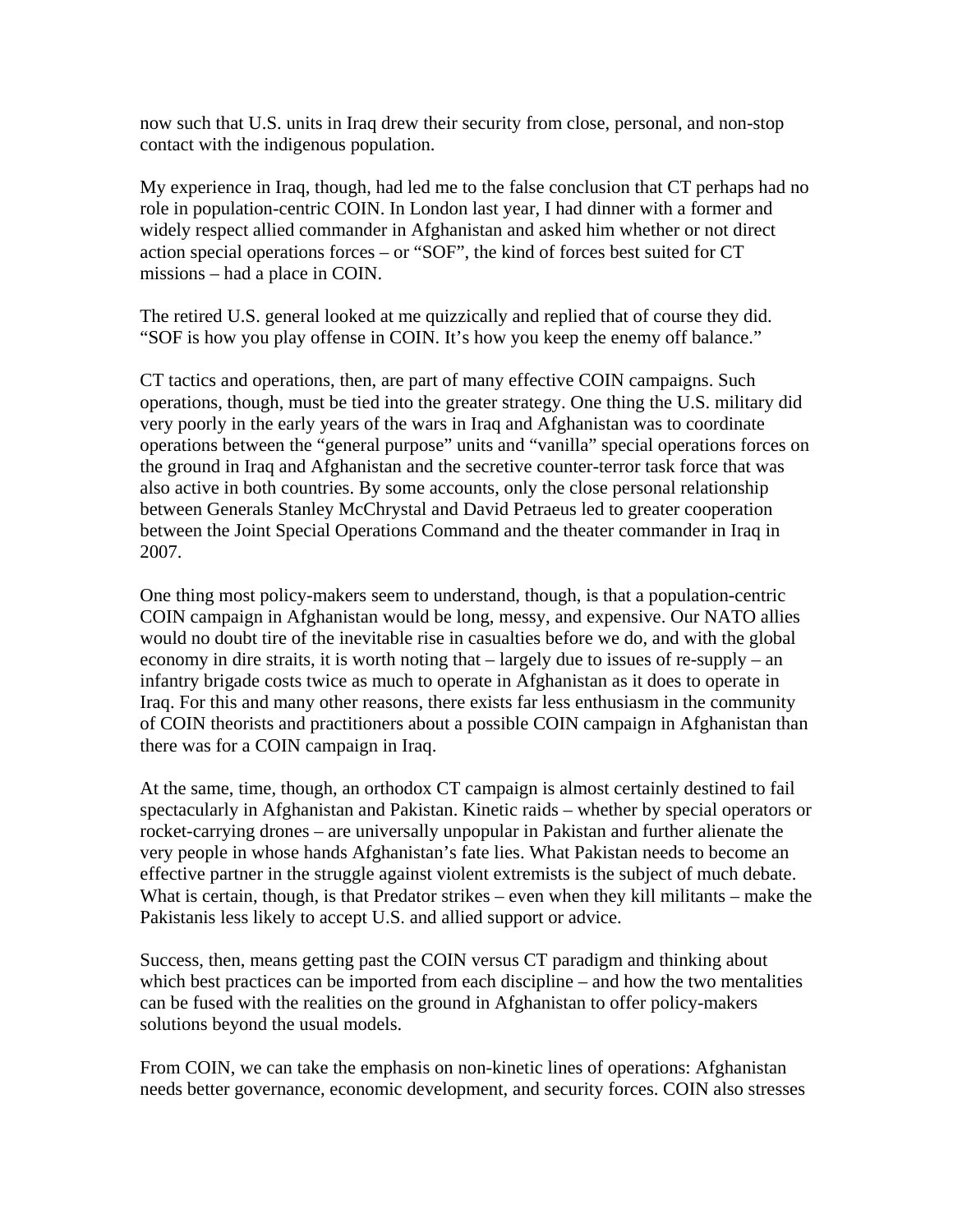the need to provide both security and essential services to the population. Whether U.S. and allied soldiers provide these services or whether we work through western aid organizations and Afghan partners is an operational decision.

From CT, we can take the incredibly sophisticated targeting framework developed by the U.S. military's elite CT task force over the past several years. All CT operations, though, should be undertaken with the utmost care. If that means we never kill Osama bin Laden, fine. Killing one man advances U.S. interests in no discernable way. And as we discovered when we killed Zarqawi and captured Saddam in Iraq, the removal of one leader does not necessarily lead to a reduction in violence.

Furthermore, only very few forces should be conducting direct-action SOF missions. The U.S. Army's Special Forces ("Green Berets"), for example, soldiers specially trained in languages and cultures, are better used training indigenous Afghan units than fast-roping into villages to arrest some tribal leader. The latter mission, while "sexier", is a waste of resources when performed by Special Forces.

In the end, whatever recommendations the administration reaches, our experiences thus far in operations from Iraq to the Philippines have taught us that the indirect approach is the best approach. Where we can partner with Afghan and Pakistani forces, we should. Such an approach, while rooted in principles of COIN, might allow us to pursue a more effective strategy in Afghanistan without the massive costs of a large-scale COIN campaign.

*Andrew Exum is a Fellow with the Center for a New American Security. He is a native of East Tennessee and joins CNAS having recently completed five months field research in Lebanon. Exum served on active duty in the U.S. Army from 2000 until 2004. He led a platoon of light infantry in Afghanistan in 2002 and a platoon of Army Rangers in Iraq and Afghanistan in 2003 and 2004, respectively. Most recently, Exum served as an advisor on the CENTCOM Assessment Team. He is the author of one book, This Man's Army: A Soldier's Story from the Frontlines of the War on Terror. He blogs at Abu Muqawama.*